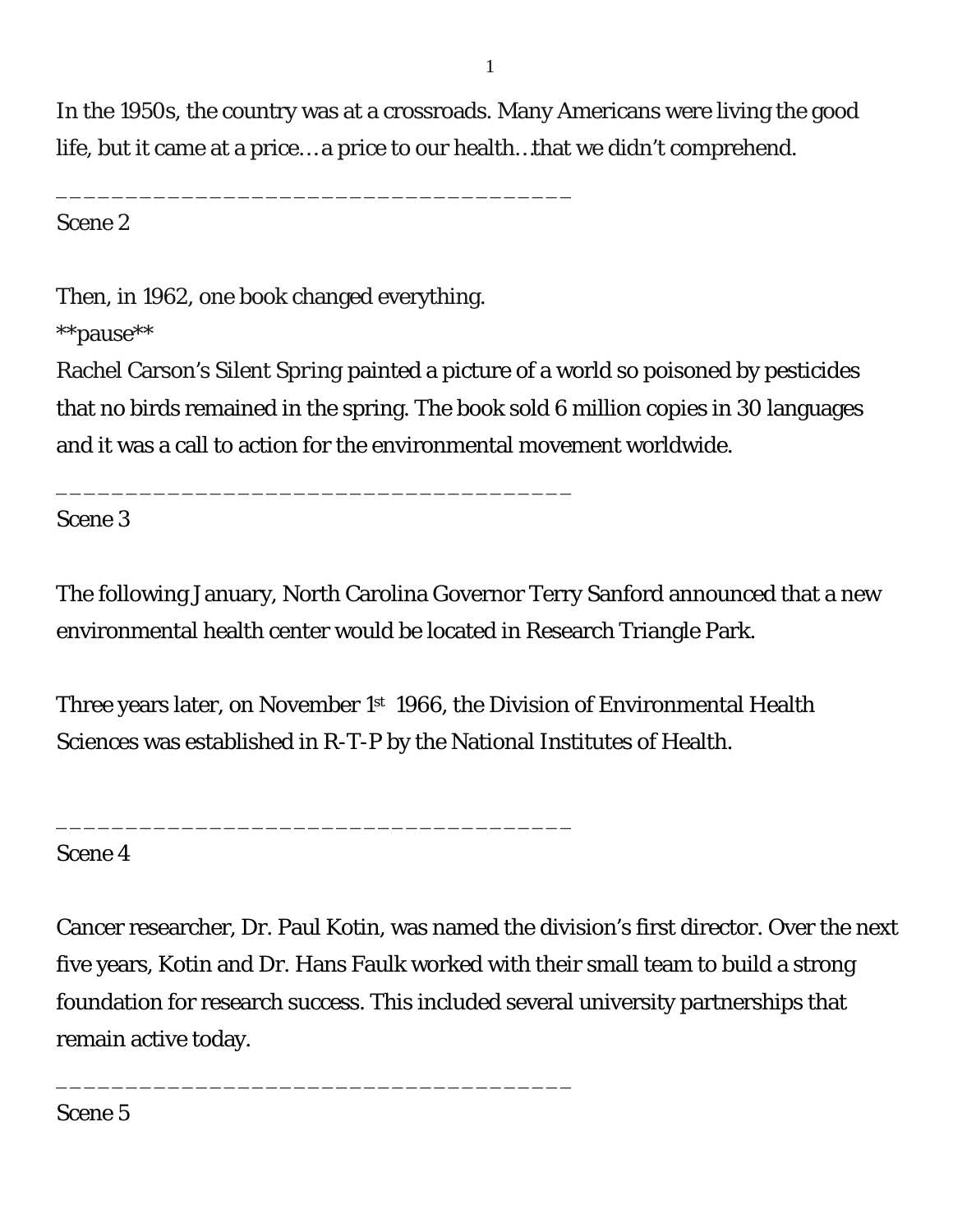## Scene 7

The division gained institute status on January 12, 1969. Its charge was to reduce human illness by understanding how the environment causes disease.

Seven years after *Silent Spring*, environmental health was firmly established as a national research priority.

Scene 8

Dr. David Rall became director on March 1st, 1971.

\_\_\_\_\_\_\_\_\_\_\_\_\_\_\_\_\_\_\_\_\_\_\_\_\_\_\_\_\_\_\_\_\_\_\_\_\_

\_\_\_\_\_\_\_\_\_\_\_\_\_\_\_\_\_\_\_\_\_\_\_\_\_\_\_\_\_\_\_\_\_\_\_\_\_

\_\_\_\_\_\_\_\_\_\_\_\_\_\_\_\_\_\_\_\_\_\_\_\_\_\_\_\_\_\_\_\_\_\_\_\_\_

\_\_\_\_\_\_\_\_\_\_\_\_\_\_\_\_\_\_\_\_\_\_\_\_\_\_\_\_\_\_\_\_\_\_\_\_\_

## *[2 David Rall audio segments:]*

"Here was an opportunity to build an institute that is really very rare: to do research that not only is at the cutting edge, but that provides practical answers to important problems.... We're seeing in a way that we only dimly saw before, that environmental health is an international problem."

Scene 9

…an international problem that needed an international voice. So in 1972, the Institute published the first edition of *Environmental Health Perspectives* --a monthly, peer-reviewed, scientific journal that became a trusted source for environment and health research, worldwide.

Scence 10

\_\_\_\_\_\_\_\_\_\_\_\_\_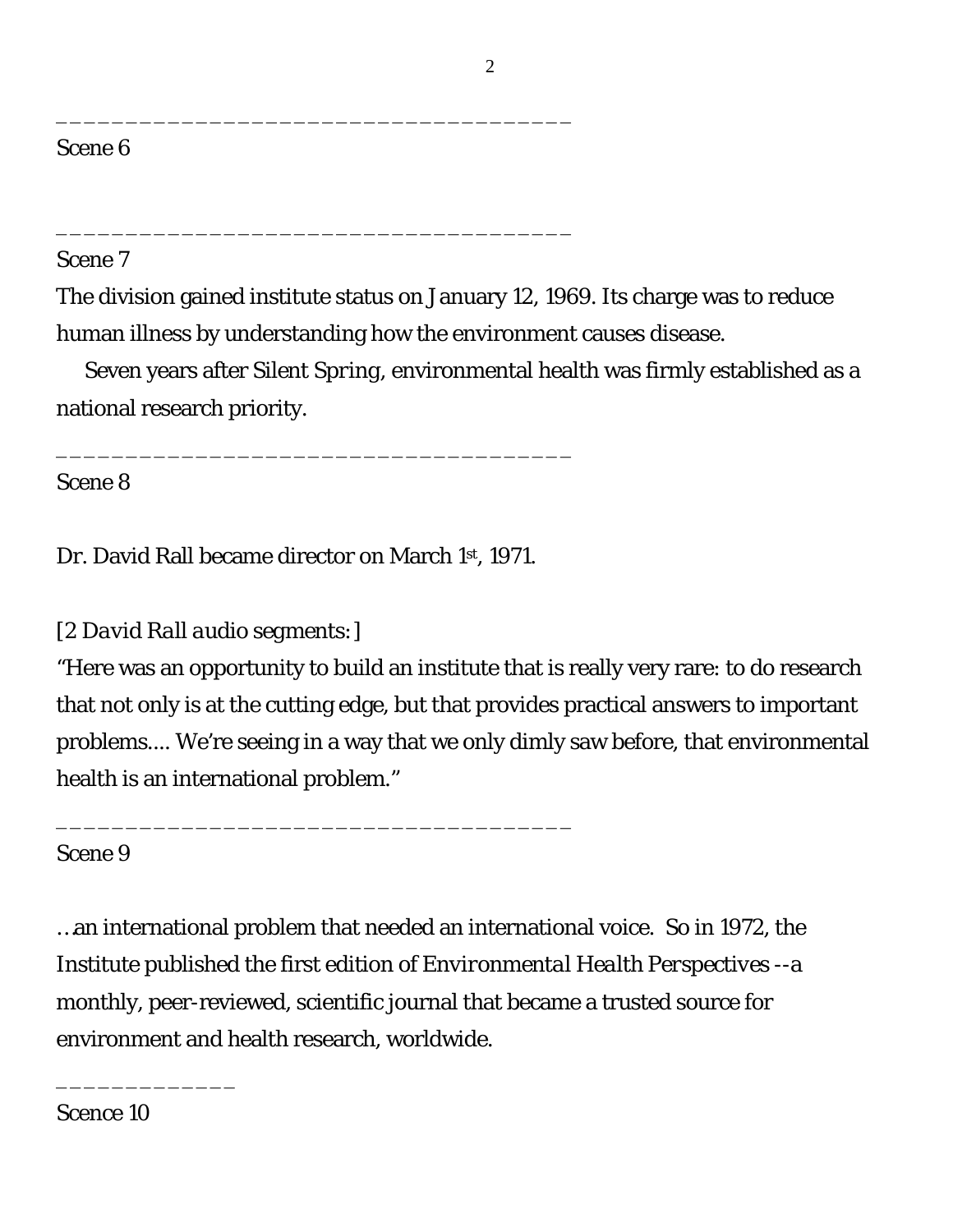Under Rall's leadership, the 1970s were a time of important scientific progress. Research found evidence that the environment *does* influence people's health. Exposure to lead was with linked to lower I-Q, and the pregnancy drug, D-E-S, was linked to cancer.

\_\_\_\_\_\_\_\_\_\_\_\_\_\_\_\_\_\_\_\_\_\_\_\_\_\_\_\_\_\_\_\_\_\_\_\_\_

\_\_\_\_\_\_\_\_\_\_\_\_\_\_\_\_\_\_\_\_\_\_\_\_\_\_\_\_\_\_\_\_\_\_\_\_\_

Scene 11

Then came Love Canal. In 1978, hundreds of people living near a chemical dump in Love Canal, New York reported serious health problems.

President Jimmy Carter declared a federal health emergency, and David Rall pushed to synchronize the government's toxicology research.

From that time forward, Rall, and every institute director after him, would wear two hats—director of the NIEHS, and director of the National Toxicology Program.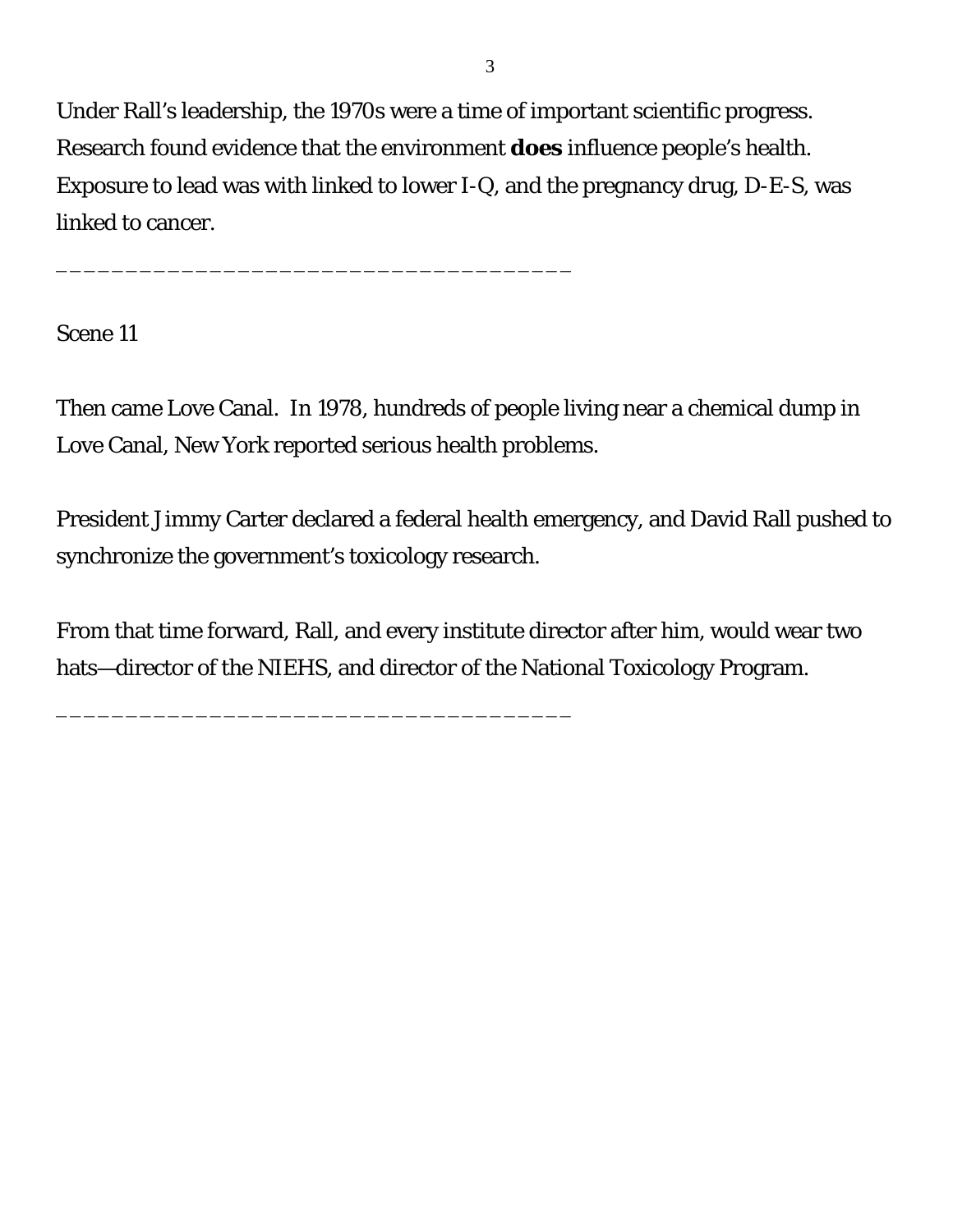Congress mandated that NTP would produce bi-annual reports on chemicals that cause cancer. The first "Report on Carcinogens," was published in July of 1980.

\_\_\_\_\_\_\_\_\_\_\_\_\_\_\_\_\_\_\_\_\_\_\_\_\_\_\_\_\_\_\_\_\_\_\_\_\_

\_\_\_\_\_\_\_\_\_\_\_\_\_\_\_\_\_\_\_\_\_\_\_\_\_\_\_\_\_\_\_\_\_\_\_\_\_

\_\_\_\_\_\_\_\_\_\_\_\_\_\_\_\_\_\_\_\_\_\_\_\_\_\_\_\_\_\_\_\_\_\_\_\_\_

\_\_\_\_\_\_\_\_\_\_\_\_\_\_\_\_\_\_\_\_\_\_\_\_\_\_\_\_\_\_\_\_\_\_\_\_\_

Scene 13

Scene 14

In 1987, the Superfund Research Program was established to address waste dumps, contamination and safe clean-up.

Scene 15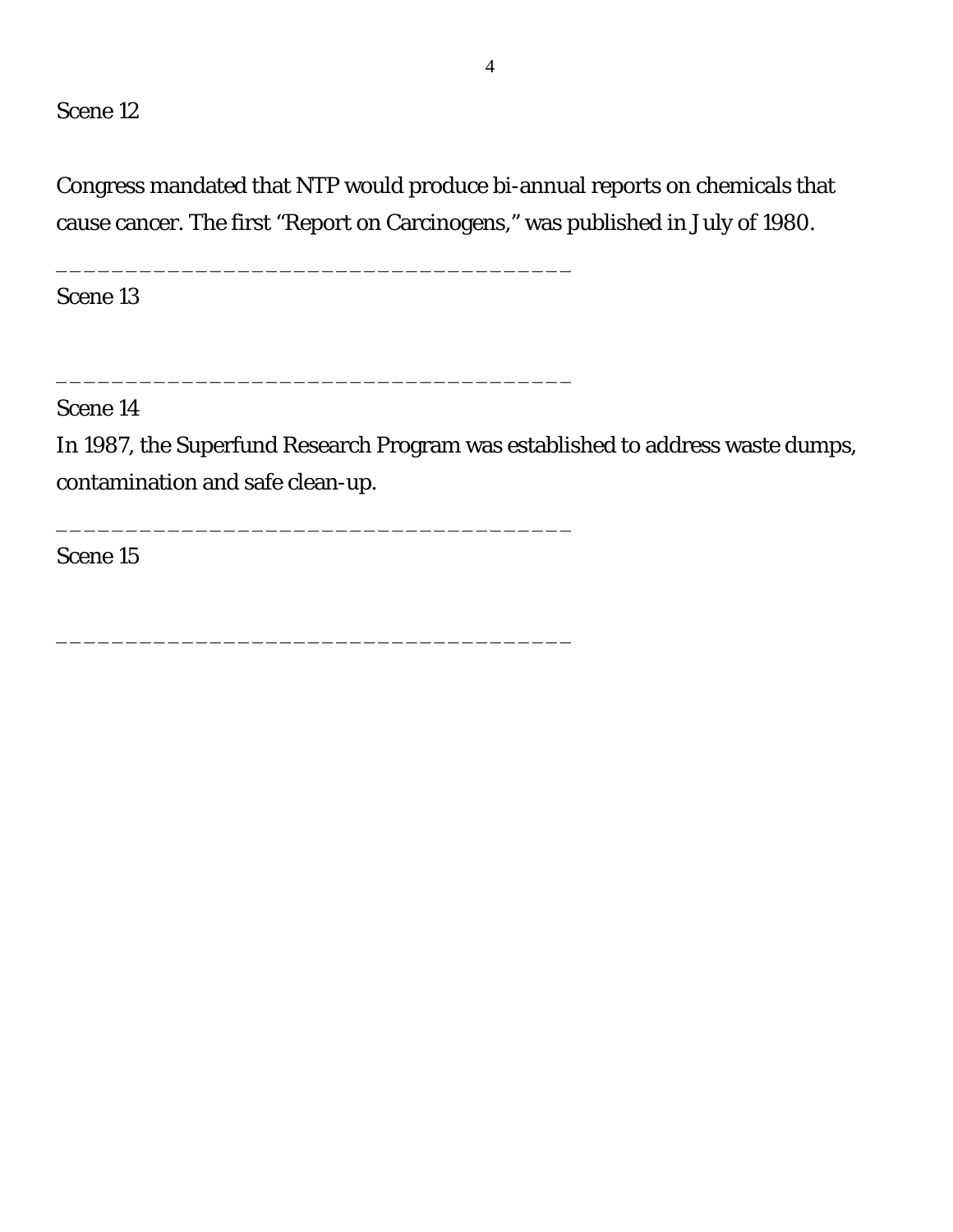On June 18, 1991, Dr. Kenneth Olden began his 14-year tenure as director. Under his leadership, basic research continued to thrive, and environmental justice took center stage.

Scene 17

The Six Cities Study was an early success for Olden. It found a strong association between fine particulate pollution and mortality.

\_\_\_\_\_\_\_\_\_\_\_\_\_\_\_\_\_\_\_\_\_\_\_\_\_\_\_\_\_\_\_\_\_\_\_\_\_

\_\_\_\_\_\_\_\_\_\_\_\_\_\_\_\_\_\_\_\_\_\_\_\_\_\_\_\_\_\_\_\_\_\_\_\_\_

\_\_\_\_\_\_\_\_\_\_\_\_\_\_\_\_\_\_\_\_\_\_\_\_\_\_\_\_\_\_\_\_\_\_\_\_\_

Scene 18

In 1994, institute researchers had a medical triumph when they discovered that a defective BRCA-1 gene can cause breast cancer, and ovarian cancer. This was a huge step forward for diagnosis and treatment.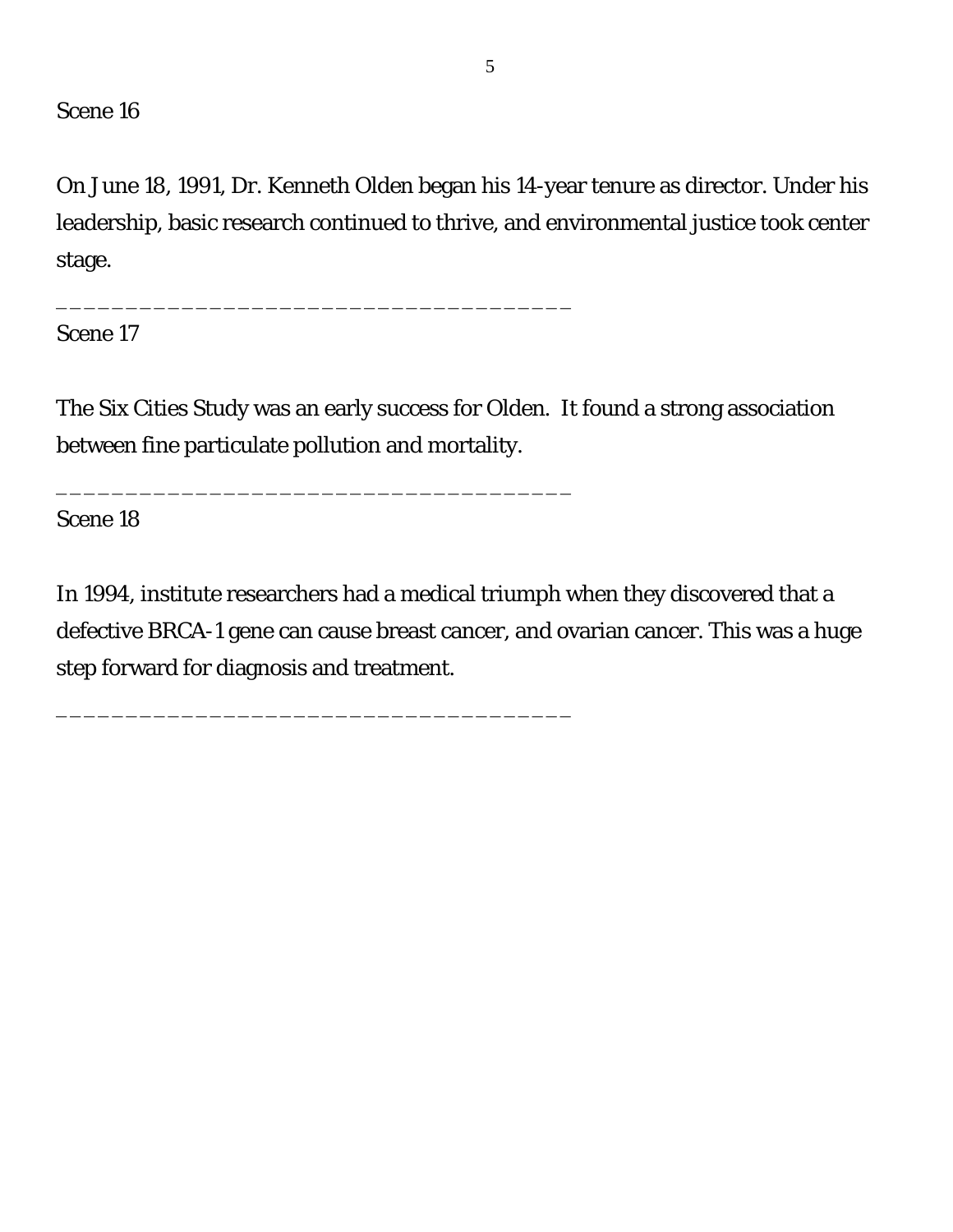*[Pause for image to lead in.]* A month later, former scientific director Martin Rodbell won the 1994 Nobel Prize in Physiology and Medicine. He confirmed the existence of G proteins, which regulate cell communication.

Scene 20

September 11, 2001.... The World Trade Center is attacked. That devastating event raised enormous public health concerns. The institute responded immediately. Experts were sent to ground zero to collect dust samples for toxicology studies.

\_\_\_\_\_\_\_\_\_\_\_\_\_\_\_\_\_\_\_\_\_\_\_\_\_\_\_\_\_\_\_\_\_\_\_\_\_

\_\_\_\_\_\_\_\_\_\_\_\_\_\_\_\_\_\_\_\_\_\_\_\_\_\_\_\_\_\_\_\_\_\_\_\_\_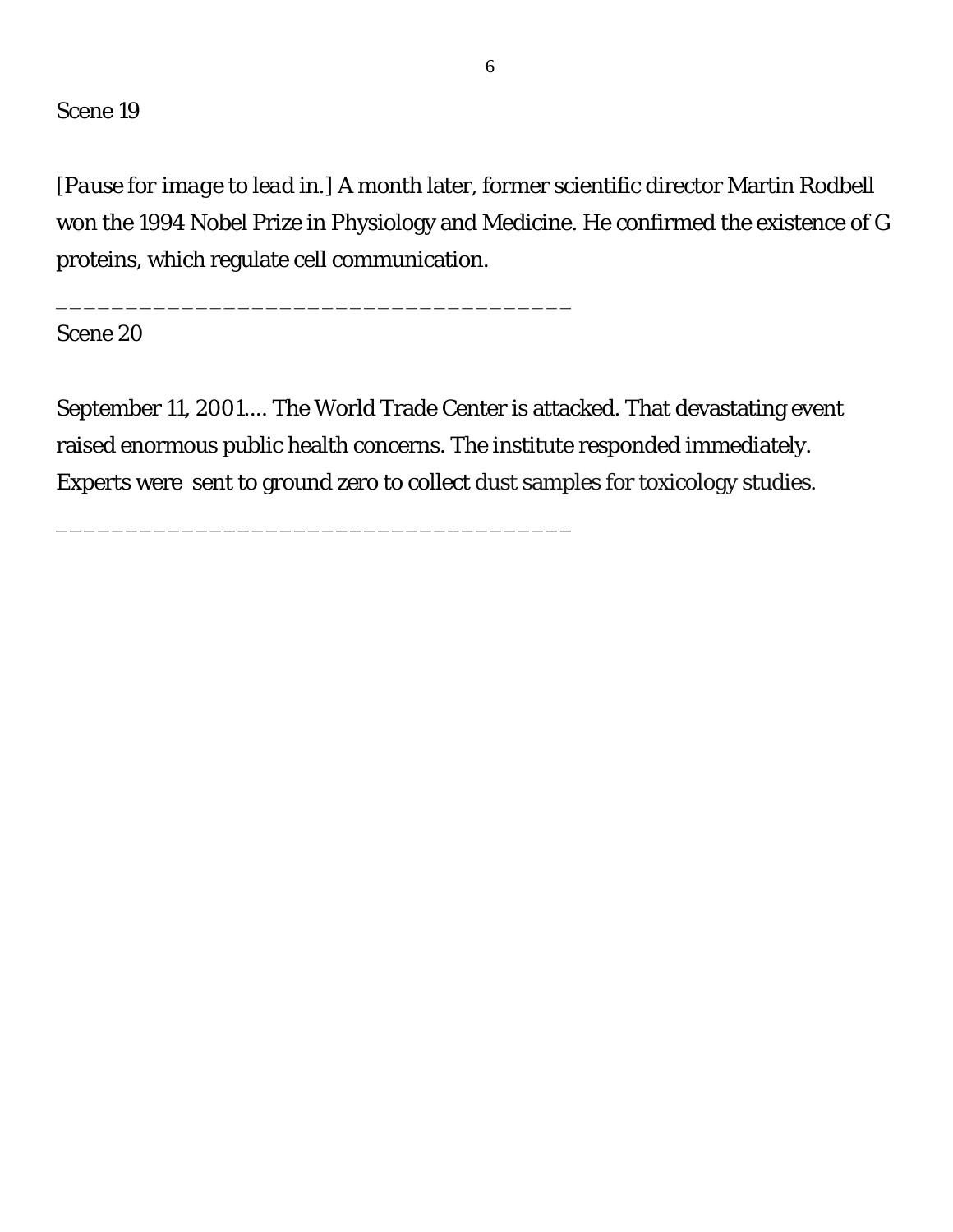In 2002, the institute recruited more than 50,000 sisters of women with breast cancer. The *Sister Study* set out on a long-term research journey to identify the environmental and genetic factors that increase breast cancer risk.

\_\_\_\_\_\_\_\_\_\_\_\_\_\_\_\_\_\_\_\_\_\_\_\_\_\_\_\_\_\_\_\_\_\_\_\_\_

\_\_\_\_\_\_\_\_\_\_\_\_\_\_\_\_\_\_\_\_\_\_\_\_\_\_\_\_\_\_\_\_\_\_\_\_\_

Scene 22

Dr. David Schwartz, a physician specializing in environmental lung disease, became the fourth institute director in May of 2005.

Dr. Schwartz led the Institute toward cutting-edge science including epigenetics and exposure phenotyping. He started the Exposure Biology Program and supported development of new technologies for sensor devices. Swartz valued and emphasized disease research, and he planned a new clinical research unit for the North Carolina campus.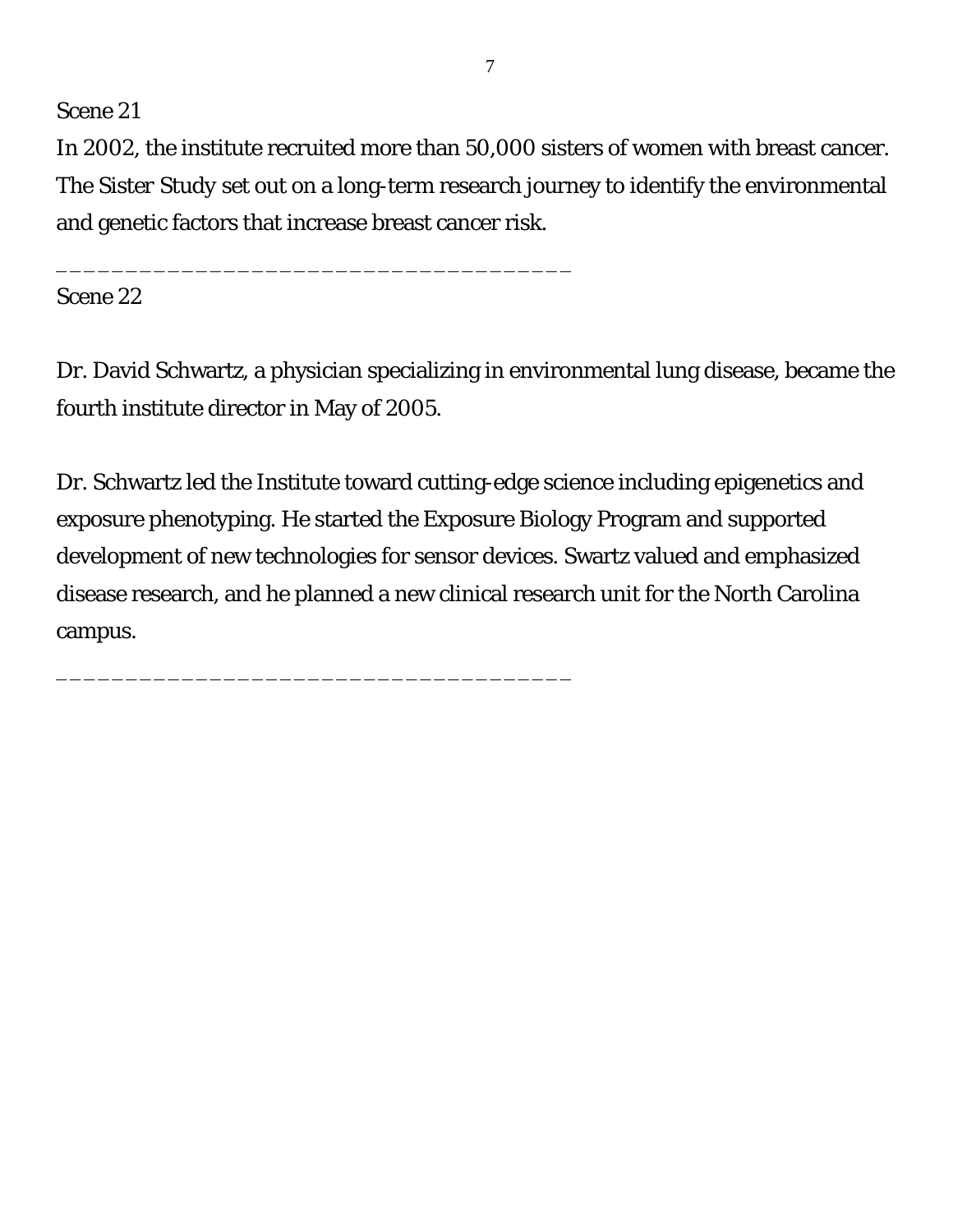Dr. Linda Birnbaum took over in January, 2009. She was the first female scientist, and first toxicologist, to head the Institute and the National Toxicology Program. Under her leadership, learning about chemicals that disrupt the endocrine system became a research priority.

Scene 24

*[Pause to let images lead in.]*

\_\_\_\_\_\_\_\_\_\_\_\_\_\_\_\_\_\_\_\_\_\_\_\_\_\_\_\_\_\_\_\_\_\_\_\_\_

\_\_\_\_\_\_\_\_\_\_\_\_\_\_\_\_\_\_\_\_\_\_\_\_\_\_\_\_\_\_\_\_\_\_\_\_\_

On April 20, 2010, the Deepwater Horizon oil rig exploded in the Gulf of Mexico, killing 11 workers.

The Institute launched the Gulf Long-term Follow-up Study, the largest study ever conducted on the health effects of oil spills.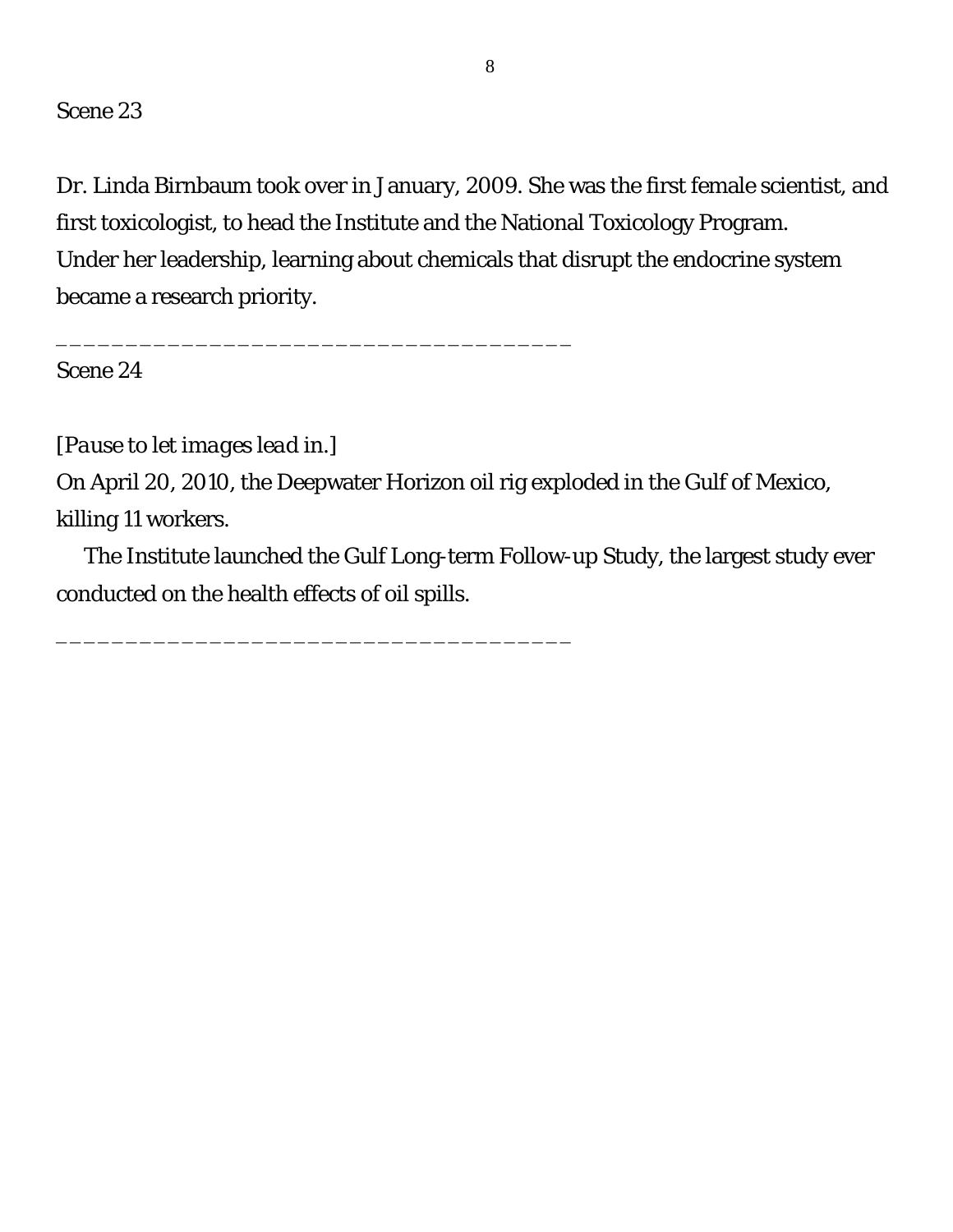Later, when 10,000 gallons of chemicals spilled into West Virginia's Elk River, the National Toxicology Program jumped into action. In record time, it analyzed the chemicals—allowing public health officials to determine if drinking water was safe for thousands of residents.

\_\_\_\_\_\_\_\_\_\_\_\_\_\_\_\_\_\_\_\_\_\_\_\_\_\_\_\_\_\_\_\_\_\_\_\_\_

\_\_\_\_\_\_\_\_\_\_\_\_\_\_\_\_\_\_\_\_\_\_\_\_\_\_\_\_\_\_\_\_\_\_\_\_\_

\_\_\_\_\_\_\_\_\_\_\_\_\_\_\_\_\_\_\_\_\_\_\_\_\_\_\_\_\_\_\_\_\_\_\_\_\_

Scene 27

In 2015, another member of the institute family won a Nobel Prize. Grantee Dr. Aziz Sancar (pronounced "San-jer") shared the Prize in Chemistry for his work on DNA mismatch repair, a process that corrects damage caused by exposure to ultraviolet radiation, air pollution, cigarette smoke and other environmental agents.